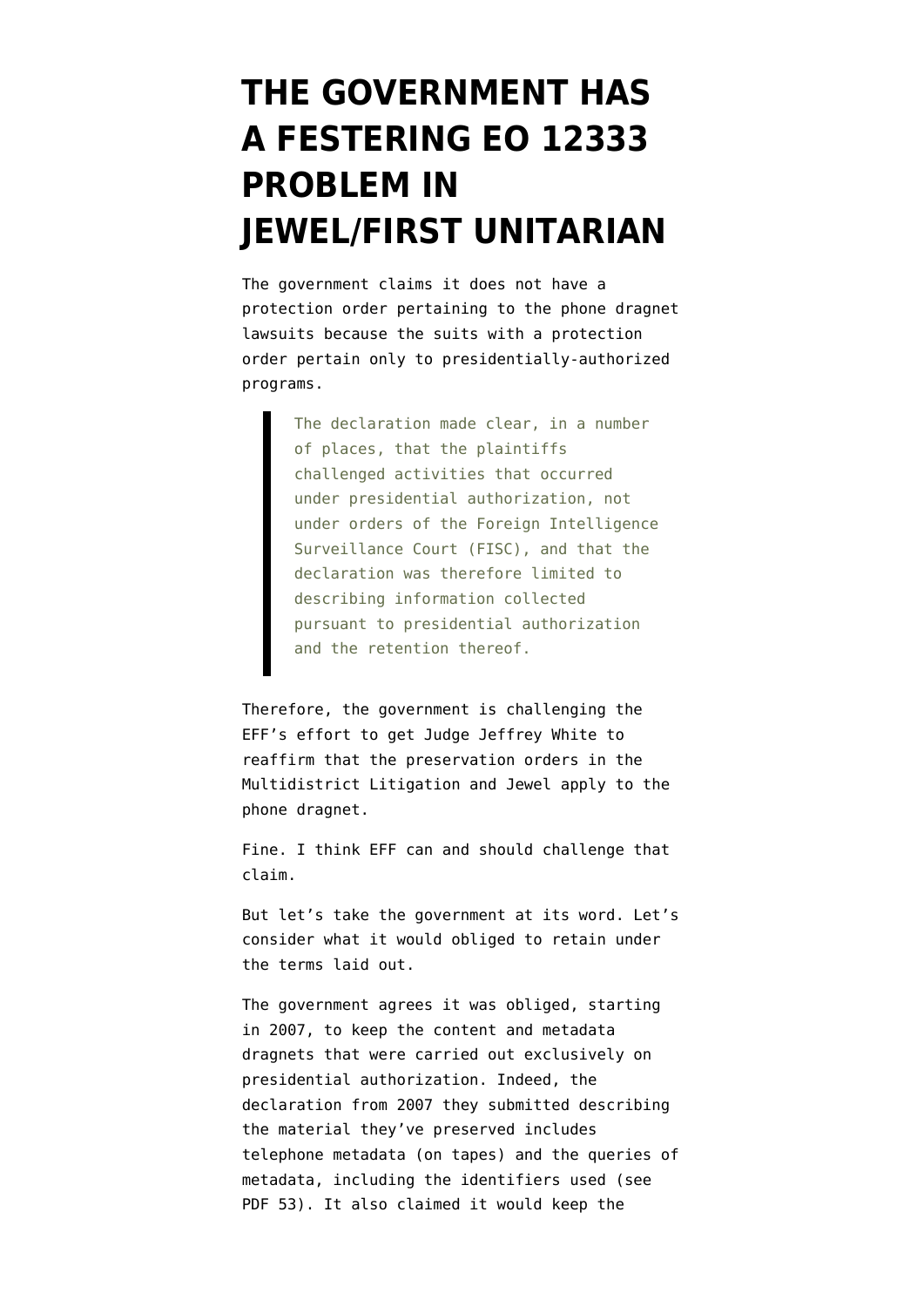reports of metadata analysis.

That information is fundamentally at issue in First Unitarian Church, the EFF-litigated challenge to the phone dragnet. That's true for three reasons.

First, the government makes a big deal of their claim, made in 2007, that the metadata dragnet databases were segregated from other programs. Whether or not that was a credible claim in 2007, we know it was false starting in early 2008, when ["for the purposes of analytical](http://www.emptywheel.net/2014/02/03/for-the-purposes-of-analytical-efficiency-making-copies-of-the-dragnet/) [efficiency,](http://www.emptywheel.net/2014/02/03/for-the-purposes-of-analytical-efficiency-making-copies-of-the-dragnet/)" a copy of that metadata was moved into the same database with the metadata from all the other programs, including both the Stellar Wind phone dragnet data, and the ongiong phone dragnet information collected under EO 12333.

And given the government's promise to keep reports of metadata analysis, from that point until sometime several years later, it would be obliged to keep all phone dragnet analysis reports involving Americans. That's because — as is made clear from [this Memorandum of](https://www.aclu.org/files/assets/March%202009%20NSA%20Memo%20&%20Guidelines%20Governing%20Access%20and%20Queries%20re%20FISA%20Business%20Records.pdf) [Understanding](https://www.aclu.org/files/assets/March%202009%20NSA%20Memo%20&%20Guidelines%20Governing%20Access%20and%20Queries%20re%20FISA%20Business%20Records.pdf) issued sometime after March 2, 2009 — the analysts had no way of identifying the source of the data they were analyzing. The MOU makes clear that analysts were performing queries on data including "SIGINT" (EO 12333 collected data), [redacted] — which is almost certainly Stellar Wind, BRFISA, and PR/TT. So to the extent that any metadata report didn't have a clear time delimited way of identifying where the data came from, the NSA could not know whether a query report came from data collected solely pursuant to presidential authorization or FISC order. (The NSA changed this sometime during or before 2011, and now metadata all includes XML tags showing its source; though much of it is redundant and so may have been collected in more than one program, and [analysts](http://www.emptywheel.net/2013/12/03/federated-queries-and-eo-12333-fisc-workaround/) [are coached to re-run queries](http://www.emptywheel.net/2013/12/03/federated-queries-and-eo-12333-fisc-workaround/) to produce them under EO 12333 authority, if possible.)

Finally, the real problem for the NSA is that the data "alerted" illegally up until 2009 —